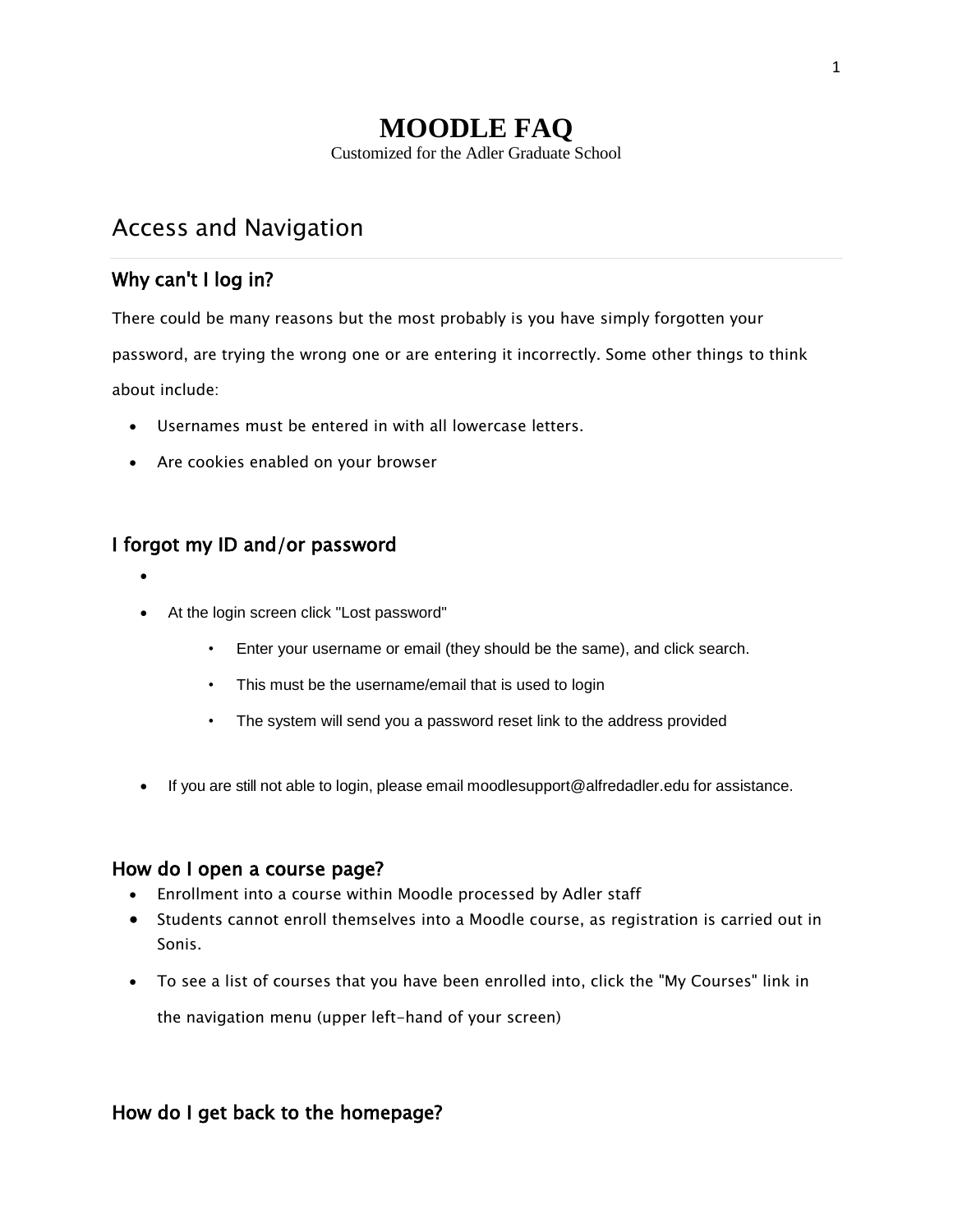Use the [navigation](http://docs.moodle.org/en/Navigation_bar) bar at the top left of the page or the button at the very bottom of the course

# Emails and forums

#### Why am I not getting any e-mails and others are?

Chances are your email address in your profile is either wrong or disabled. It could also be that you are not subscribed to the forums that are generating emails. AOL users may also not receive e-mails if the administrator has banned the use of AOL email addresses.

#### How can I stop all of these e-mails?

E-mails are an essential part of the way Moodle works. They are used to keep you up to date with what is going on. If you wish to reduce the amount of emails you get you could:

- Edit your profile and change your e-mail settings to digest, whereby you will get only one email each day that lists all the messages for that day.
- Unsubscribe from non-essential forums (although they are there for a reason!)
- Disable your e-mail address in your profile although this is not recommended as it will prohibit you from participating in the course.